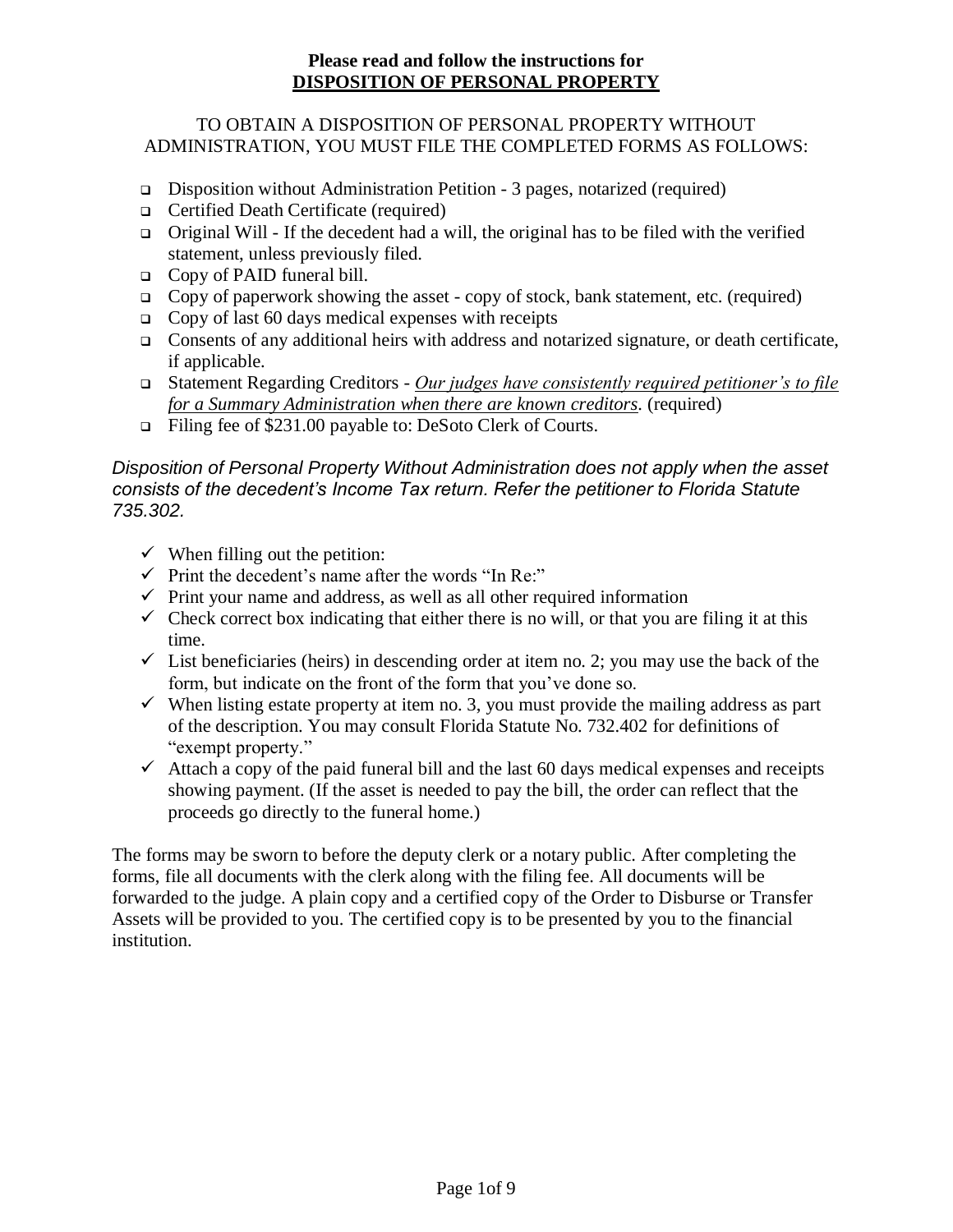# **In the Circuit Court in and for DeSoto County, Florida**

### **IN RE: ESTATE OF PROBATE DIVISION**

**File Number** 

(Decedent's Name)

### **Disposition of Personal Property without Administration Verified Statement**

Petitioner alleges:

**\_\_\_\_\_\_\_\_\_\_\_\_\_\_\_\_\_\_\_\_\_\_\_\_\_\_\_\_\_**

1. Petitioner, whose name and address are

| and whose Social Security number is                                  | $\frac{1}{s}$ 18 |                         | (relationship to decedent) |
|----------------------------------------------------------------------|------------------|-------------------------|----------------------------|
| of                                                                   |                  | (decedent), who died at |                            |
|                                                                      |                  | on the                  |                            |
| 20, a resident of                                                    |                  |                         | whose                      |
| last known address was                                               |                  |                         | . and                      |
| whose age, if known, was _______ and whose Social Security number is |                  |                         |                            |
| [] The decedent left no will                                         |                  |                         |                            |
| [] The decedent's will was deposited with the Clerk on               |                  |                         |                            |

2. So far as is known, the names of the beneficiaries of decedent's estate and of the decedent's surviving spouse, if any, their addresses and relationship to decedent, and the ages of any who are minors are:

| <b>NAME</b> | <b>ADDRESS</b> | <b>RELATIONSHIP</b> | AGE<br>(Birth Date<br>if Minor) |
|-------------|----------------|---------------------|---------------------------------|
|             |                |                     |                                 |
|             |                |                     |                                 |
|             |                |                     |                                 |
|             |                |                     |                                 |
|             |                |                     |                                 |
|             |                |                     |                                 |
|             |                |                     |                                 |
|             |                |                     |                                 |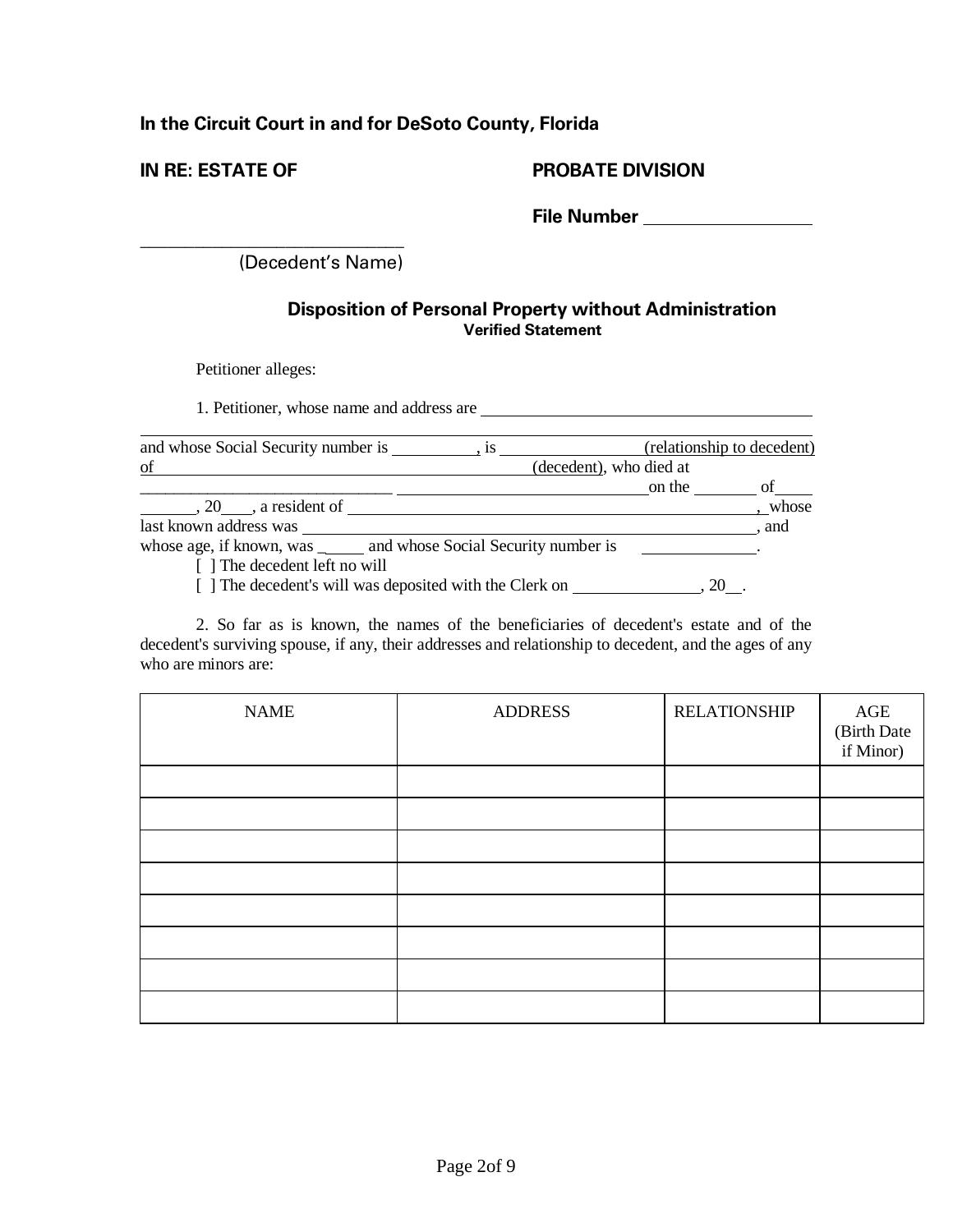3. The estate of decedent consists only of personal property exempt from the claims of creditors under the Constitution of Florida, and non-exempt personal property the value of which does not exceed the sum of the amount of preferred funeral expenses and reasonable and necessary medical and hospital expenses of the last 60 days of the decedent's last illness, all being described as follows:

| <b>EXEMPT:</b> | Description | Value |
|----------------|-------------|-------|
|                |             |       |
|                |             |       |
|                |             |       |
|                |             |       |
|                |             |       |

| NON-EXEMPT: | Description | Value |
|-------------|-------------|-------|
|             |             |       |
|             |             |       |
|             |             |       |
|             |             |       |
|             |             |       |

Preferred funeral expenses (statement or receipts attached):

| Services by | Amount | Paid or Due |
|-------------|--------|-------------|
|             |        |             |
|             |        |             |

Medical and hospital expenses for last 60 days of last illness (statement or receipts attached):

| Services by | Type of Service | Amount | Paid or Due |
|-------------|-----------------|--------|-------------|
|             |                 |        |             |
|             |                 |        |             |
|             |                 |        |             |
|             |                 |        |             |
|             |                 |        |             |
|             |                 |        |             |
|             |                 |        |             |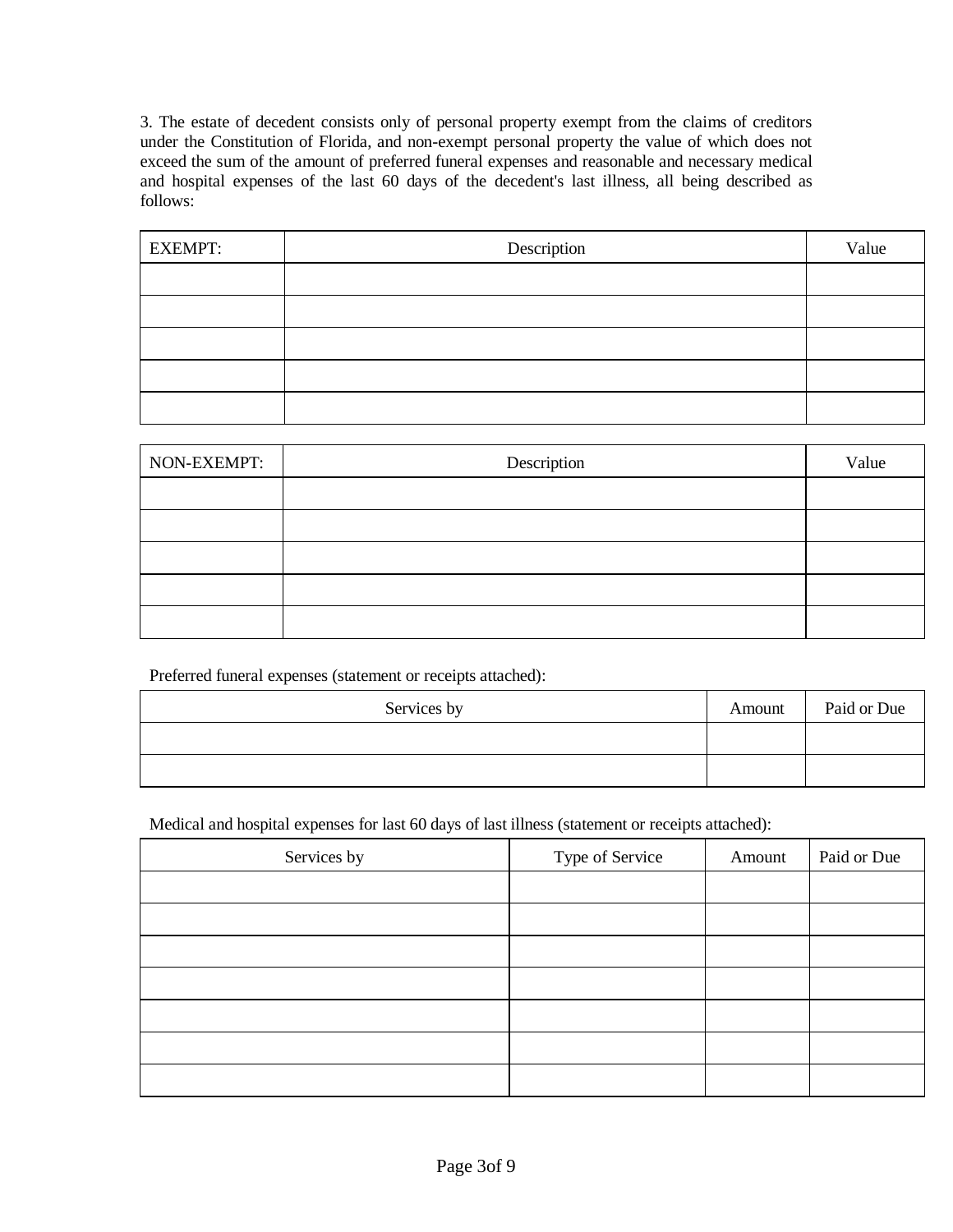#### Other debts of decedent:

| Creditor | Goods or Services<br>(How incurred) | Amount |
|----------|-------------------------------------|--------|
|          |                                     |        |
|          |                                     |        |
|          |                                     |        |
|          |                                     |        |

#### Requested payment of distribution to:

| Name | Property | Amount or Value |
|------|----------|-----------------|
|      |          |                 |
|      |          |                 |
|      |          |                 |
|      |          |                 |

I know of no other assets or debts of the decedent except:

Under penalties of perjury, I declare that I have read the foregoing and the facts alleged are true, to the best of my knowledge and belief.

<u> 1989 - Johann Stoff, amerikansk politiker (d. 1989)</u> <u> 1989 - Jan Samuel Barbara, marka a shekara tsara na shekara tsa a shekara tsara tsara tsara tsara tsara tsa</u>

| (Signature of Petitioner)                                                                            |                                                       |
|------------------------------------------------------------------------------------------------------|-------------------------------------------------------|
|                                                                                                      | (Address of Petitioner)                               |
|                                                                                                      | (Telephone)                                           |
| Subscribed and sworn to (or affirmed) before me on ______ by ____________________                    | (name of affiant, deponent or other signer)<br>(date) |
| He/she is personally known to me or has presented _______________________________<br>identification. | as                                                    |
| Signature of person taking acknowledgment                                                            | $-$ OR $-$<br>NADIA K. DAUGHTREY,                     |
|                                                                                                      | Clerk of Circuit Court, DeSoto County                 |
| Name of Acknowledger typed, printed or stamped                                                       |                                                       |
|                                                                                                      | Deputy Clerk                                          |
| Title                                                                                                |                                                       |
| (seal) Commission Number & Expiration Date                                                           |                                                       |

\_\_\_\_\_\_\_\_\_\_\_\_\_\_\_\_\_\_\_\_\_\_\_\_\_\_\_\_, \_\_\_\_\_\_\_\_\_\_\_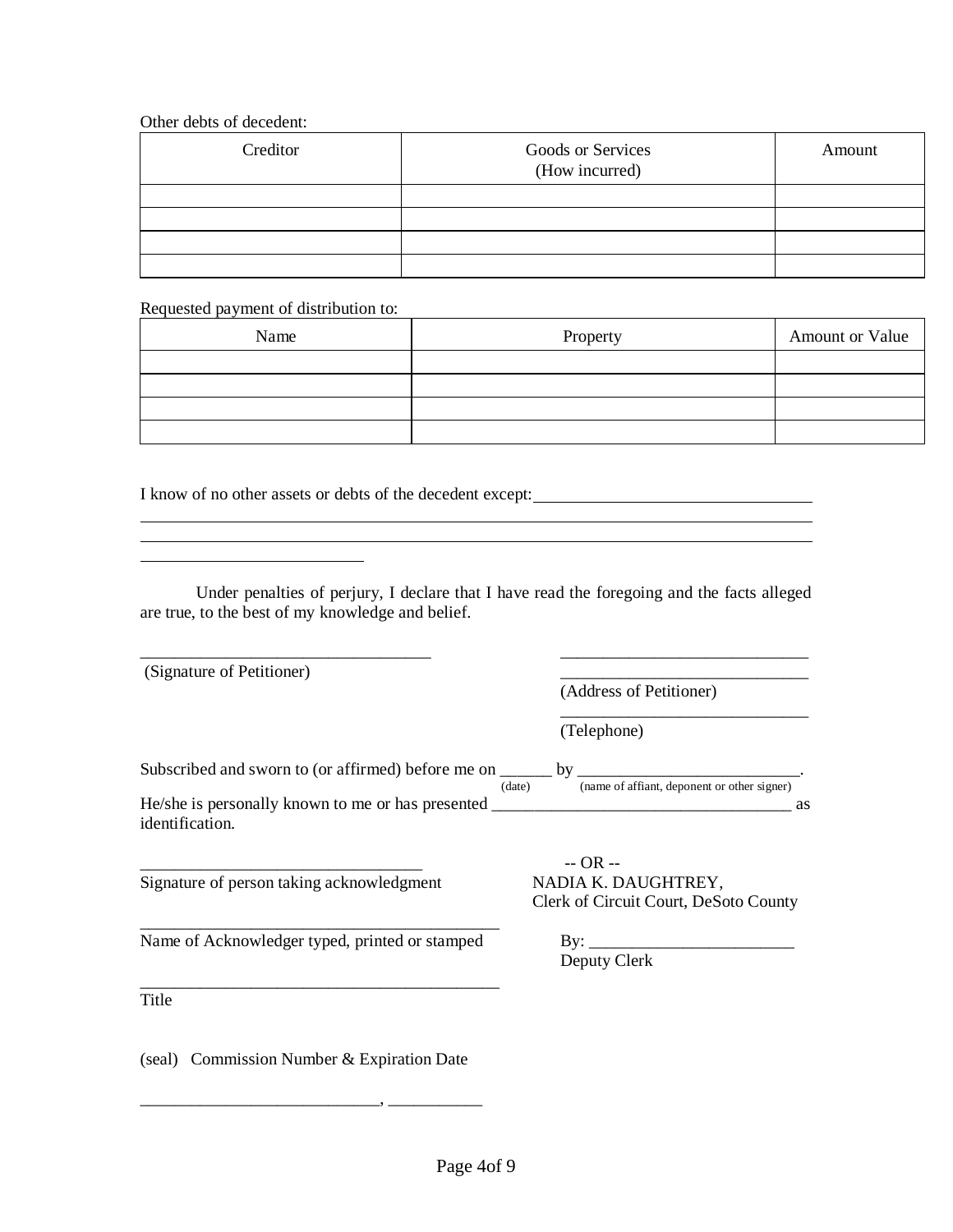### **IN THE CIRCUIT COURT IN AND FOR DeSOTO COUNTY, FLORIDA**

IN RE: \_\_\_\_\_\_\_\_\_\_\_\_\_\_\_\_\_\_\_\_\_ File Number \_\_\_\_\_\_\_\_\_\_\_\_\_\_\_\_\_\_\_\_\_\_\_\_\_ Deceased Probate: Division

#### **CONSENT TO DISPOSITION OF PERSONAL PROPERTY**

The undersigned consents to \_\_\_\_\_\_\_\_\_\_\_\_\_\_\_\_\_\_\_\_\_\_\_\_\_\_\_\_\_\_\_\_\_\_\_\_\_, the petitioner, receiving the following property:

**Description of Asset 4** Account Number **Dollar Amount \_\_\_\_\_\_\_\_\_\_\_\_\_\_\_\_\_\_\_\_\_\_\_ \_\_\_\_\_\_\_\_\_\_\_\_\_\_\_\_\_ \_\_\_\_\_\_\_\_\_\_\_\_\_\_\_** 

**\_\_\_\_\_\_\_\_\_\_\_\_\_\_\_\_\_\_\_\_\_\_\_ \_\_\_\_\_\_\_\_\_\_\_\_\_\_\_\_\_ \_\_\_\_\_\_\_\_\_\_\_\_\_\_\_ \_\_\_\_\_\_\_\_\_\_\_\_\_\_\_\_\_\_\_\_\_\_\_ \_\_\_\_\_\_\_\_\_\_\_\_\_\_\_\_\_ \_\_\_\_\_\_\_\_\_\_\_\_\_\_\_** 

and waives all claims, rights, title, and interest in said property.

| Sworn and subscribed to before me this<br>day of            |  |
|-------------------------------------------------------------|--|
| who ____ is personally known or<br>produced identification. |  |
| Type of Identification produced                             |  |

| Statement made before:   |                         |  |  |
|--------------------------|-------------------------|--|--|
|                          | (Signature)             |  |  |
| (Deputy Clerk or Notary) | (Print Name)            |  |  |
| My commission expires:   | (Street Address)        |  |  |
|                          | (City, State, Zip Code) |  |  |
|                          |                         |  |  |

(Telephone)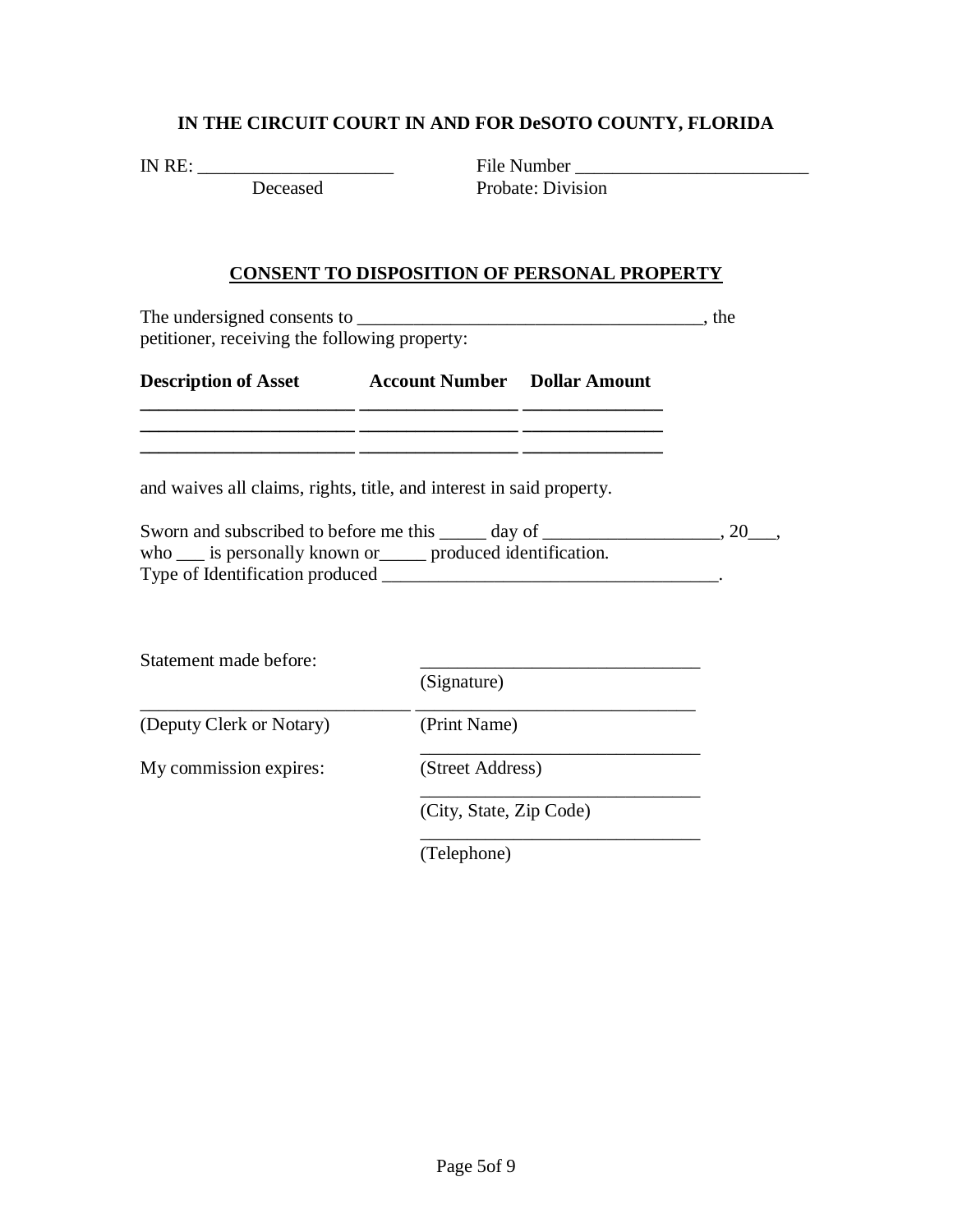### **IN THE CIRCUIT COURT IN AND FOR DeSOTO COUNTY, FLORIDA**

IN RE: \_\_\_\_\_\_\_\_\_\_\_\_\_\_\_\_\_\_\_\_\_ File Number \_\_\_\_\_\_\_\_\_\_\_\_\_\_\_\_\_\_\_\_\_\_\_\_\_ Probate: Division

### **AFFIDAVIT**

Comes now, the Petitioner of the above entitled estate, and shows the Court as follows:

1. That the petitioner is qualified and entitled to receive the asset requested in the petition, and that

2. At the time of death, the deceased was unmarried, and deceased had no living children, adopted or natural.

Under penalties of perjury, I declare that I have read the foregoing, and the facts alleged are true, to the best of my knowledge and belief.

| Sworn and subscribed to before me this<br>day of               |  |
|----------------------------------------------------------------|--|
| who ___ is personally known or ______ produced identification. |  |
| Type of Identification produced                                |  |

Statement made before:

\_\_\_\_\_\_\_\_\_\_\_\_\_\_\_\_\_\_\_\_\_\_\_\_\_\_\_\_\_ \_\_\_\_\_\_\_\_\_\_\_\_\_\_\_\_\_\_\_\_\_\_\_\_\_\_\_\_\_\_ (Deputy Clerk or Notary) (Print Name)

My commission expires: (Street Address)

\_\_\_\_\_\_\_\_\_\_\_\_\_\_\_\_\_\_\_\_\_\_\_\_\_\_\_\_\_\_

(Signature)

(City, State, Zip Code)

\_\_\_\_\_\_\_\_\_\_\_\_\_\_\_\_\_\_\_\_\_\_\_\_\_\_\_\_\_\_

\_\_\_\_\_\_\_\_\_\_\_\_\_\_\_\_\_\_\_\_\_\_\_\_\_\_\_\_\_\_

(Telephone)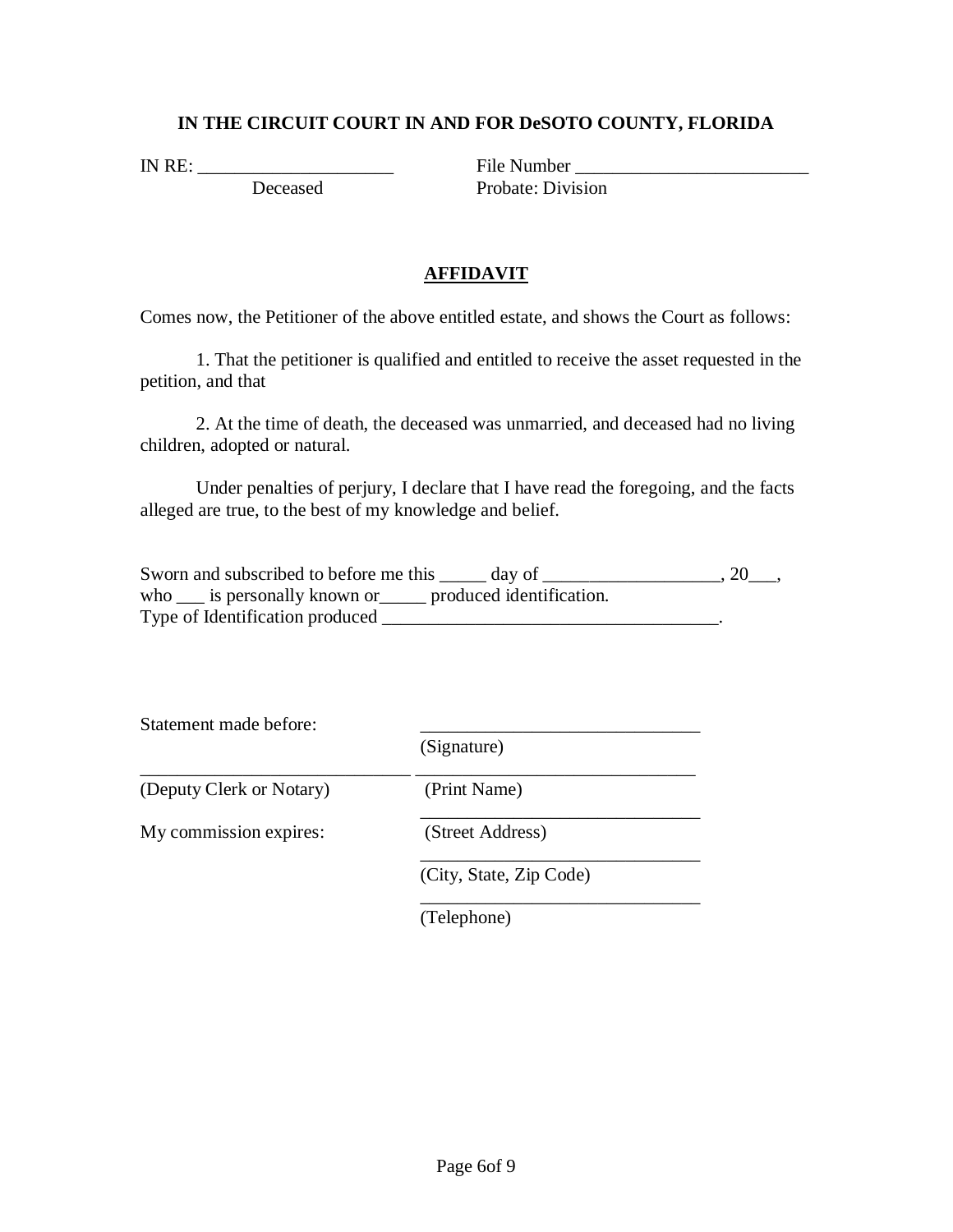### **IN THE CIRCUIT COURT IN AND FOR DeSOTO COUNTY, FLORIDA**

IN RE: \_\_\_\_\_\_\_\_\_\_\_\_\_\_\_\_\_\_\_\_\_ File Number \_\_\_\_\_\_\_\_\_\_\_\_\_\_\_\_\_\_\_\_\_\_\_\_\_ Deceased Probate: Division

### **STATEMENT REGARDING CREDITORS**

The undersigned, the same state  $\alpha$ , as

PRINT NAME OF PETITIONER

petitioner for the disposition of personal property without administration for the

decedent \_\_\_\_\_\_\_\_\_\_\_\_\_\_\_\_\_\_\_\_\_\_\_\_\_\_\_\_\_\_\_\_\_\_\_\_\_\_\_\_\_\_\_\_\_\_\_\_\_\_\_\_\_\_\_\_, alleges:

#### PRINT NAME OF DECEDENT

Diligent search has been made to ascertain the names and location or mailing addresses of any creditors of the decedent and of all other persons having claims or demands against the deceased.

The names and, if known, the addresses of any creditors or other persons ascertained to have claims or demands against the deceased are as set forth below (LIST CREDITORS BELOW OR INSERT "NONE" AS APPROPRIATE):

\_\_\_\_\_\_\_\_\_\_\_\_\_\_\_\_\_\_\_\_\_\_\_\_\_\_\_\_\_\_\_\_\_\_\_\_\_\_\_\_\_\_\_\_\_\_\_\_\_\_\_\_\_\_\_\_\_\_\_\_\_\_\_\_\_\_\_\_\_\_\_\_

\_\_\_\_\_\_\_\_\_\_\_\_\_\_\_\_\_\_\_\_\_\_\_\_\_\_\_\_\_\_\_\_\_\_\_\_\_\_\_\_\_\_\_\_\_\_\_\_\_\_\_\_\_\_\_\_\_\_\_\_\_\_\_\_\_\_\_\_\_\_\_\_

Under penalties of perjury, I declare that I have read the foregoing, and the facts alleged are true, to the best of my knowledge and belief. Signed on  $\_\_\_\_\_\_\$ , 2 $\_\_\_\_\_\_\_\$ 

|                          | (Signature)             |
|--------------------------|-------------------------|
| Statement made before:   | (Print name)            |
| (Deputy Clerk or Notary) | (Street Address)        |
|                          | (City, State, Zip Code) |
| (Notary Seal)            | (Telephone)             |

#### **IT IS A CRIMINAL OFFENSE TO GIVE FALSE INFORMATION IN THIS STATEMENT**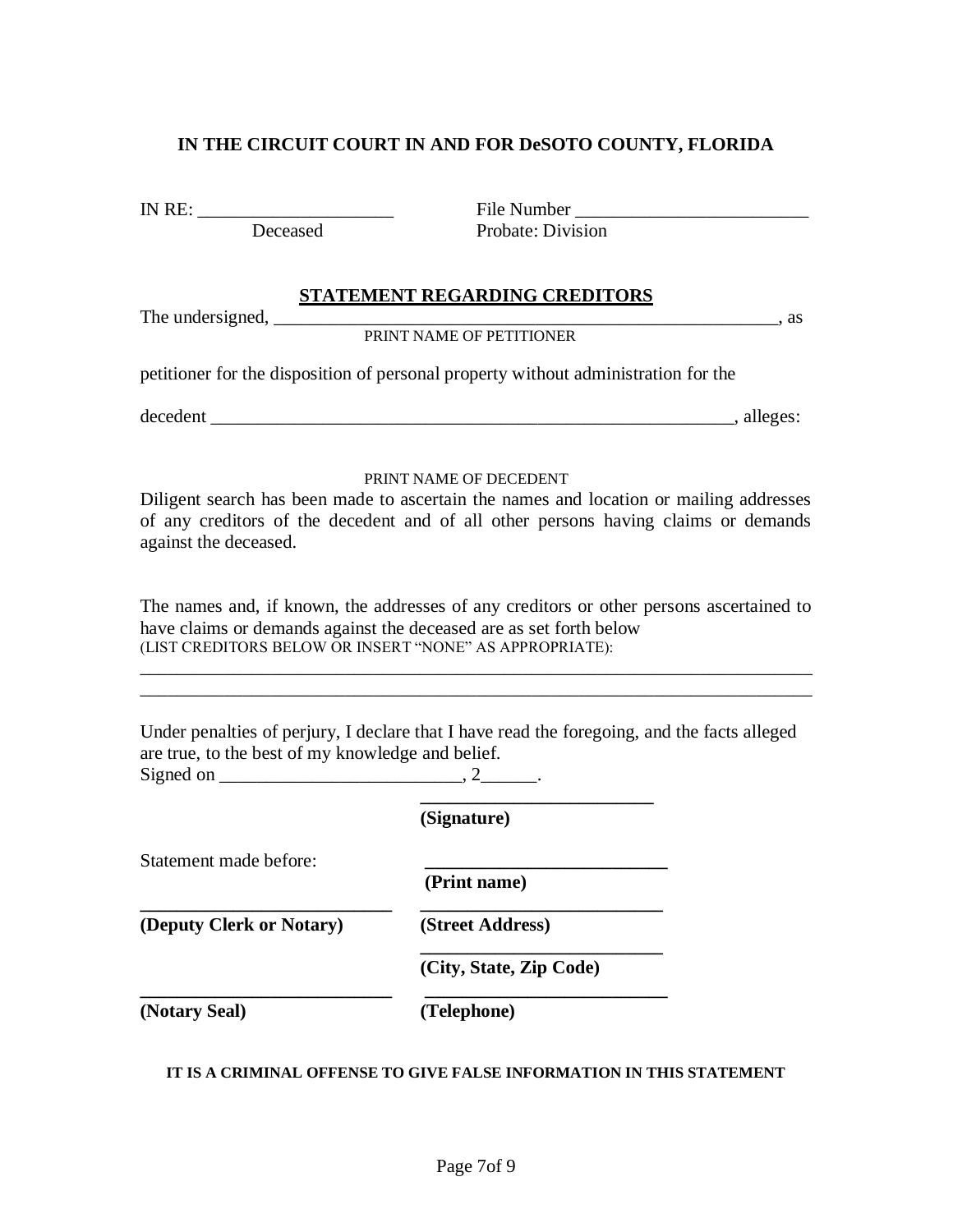# **Florida Statutes -- 735.301 Disposition of Personal Property without Administration** -

- (1) No administration shall be required or formal proceedings instituted upon the estate of a decedent leaving only personal property exempt under the provisions of s. 732.402, personal property exempt from the claims of creditors under the Constitution of Florida, and nonexempt personal property the value of which does not exceed the sum of the amount of preferred funeral expenses and reasonable and necessary medical and hospital expenses of the last 60 days of the last illness.
- (2) Upon informal application by affidavit, letter, or otherwise by any interested party, and if the court is satisfied that subsection (1) is applicable, the court, by letter or other writing under the seal of the court, may authorize the payment, transfer or disposition of the personal property, tangible or intangible, belonging to the decedent to those persons entitled.
- (3) Any person, firm or corporation paying, delivering, or transferring property under the authorization shall be forever discharged from any liability thereon.

# **732.402 Exempt Property**

- (1) If a decedent was domiciled in Florida at the time of death, the surviving spouse, or, if there is no surviving spouse, the children of the decedent shall have the right to a share of the estate of the decedent as provided in this section, to be designated exempt property.
- (2) Exempt Property shall consist of:
	- (a) Household furniture, furnishings, and appliances in the decedent's usual place of abode up to a net value of \$10,000 as of the date of death; and
	- (b) All automobiles held in the decedent's name and regularly used by the decedent or members of the decedent's immediate family as their personal automobiles.
- (3) Exempt property shall be exempt from all claims against the estate except perfected security interests thereon.
- (4) Exempt property shall be in addition to any property passing to the surviving spouse or heirs of the decedent under s. 4, Art. X of the Florida Constitution or the decedent's will or by intestate succession, electives share, or family allowance.
- (5) Property specifically or demonstratively devised by the decedent's will to any devisee shall not be included in exempt property. However, persons to whom property has been specifically or demonstratively devised and who would otherwise be entitled to it as exempt property under this section may have the court determine the property to be exempt from claims, except for perfected security interests thereon, after complying with the provisions of subsection (6).
- (6) Persons entitled to exempt property shall be deemed to have waived their rights under this section unless a petition for determination of exempt property is filed by or on behalf of the persons entitled to the exempt property within 4 months after the date of the first publication of the notice of administration or within 40 days from the date of termination of any proceeding involving the construction, admission to probate, or validity of the will or involving any other matter affecting any part of the estate subject to this section.